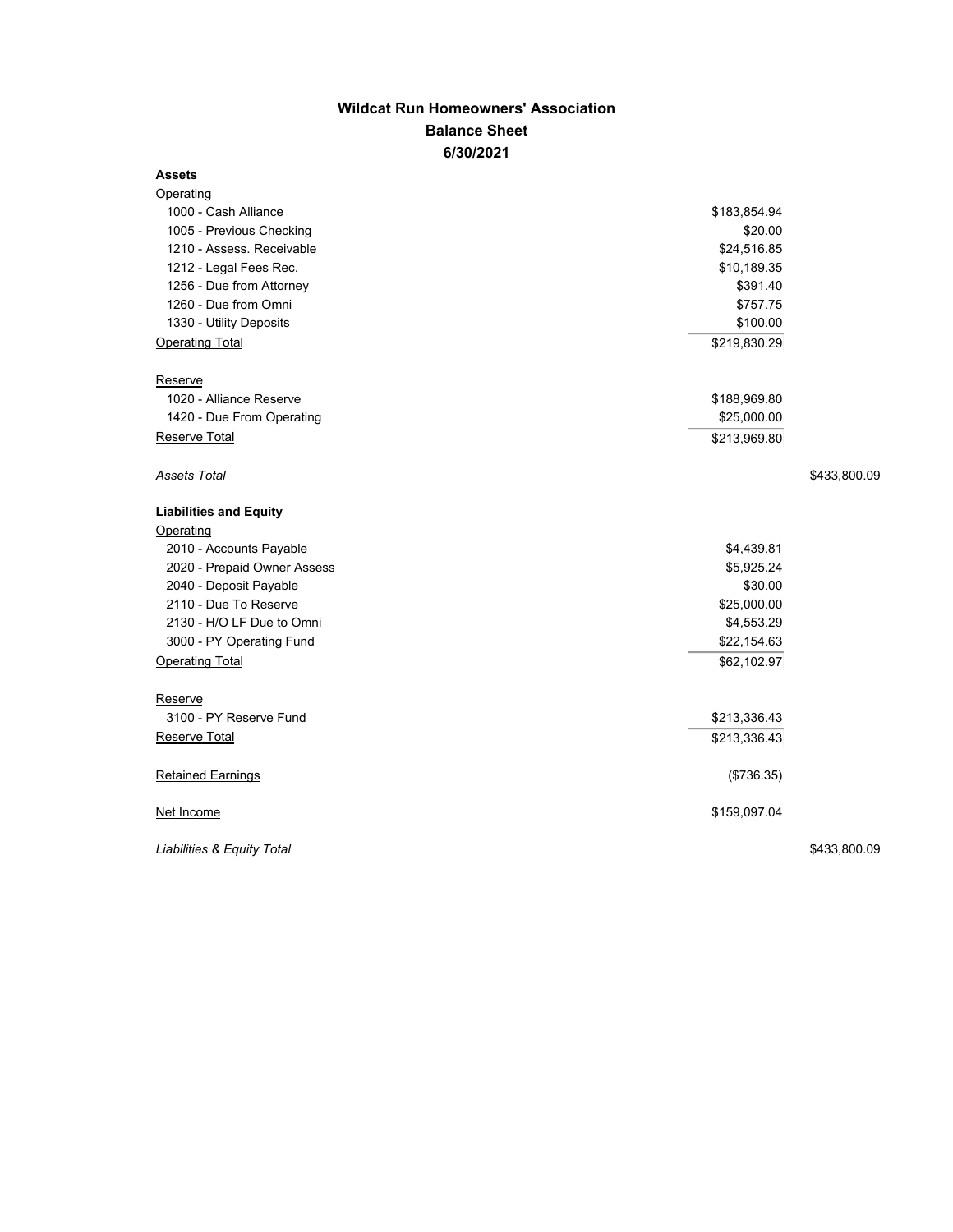## **Wildcat Run Homeowners' Association Budget Comparison Report 6/1/2021 - 6/30/2021**

|                                      | 6/1/2021 - 6/30/2021 |               |              | 1/1/2021 - 6/30/2021 |                                         |              |                        |
|--------------------------------------|----------------------|---------------|--------------|----------------------|-----------------------------------------|--------------|------------------------|
|                                      | Actual               | <b>Budget</b> | Variance     | <b>Actual</b>        | <b>Budget</b>                           |              | Variance Annual Budget |
| <b>Income</b>                        |                      |               |              |                      |                                         |              |                        |
| <u>Income</u>                        |                      |               |              |                      |                                         |              |                        |
| 4181 - Pool Pass                     | \$1,088.00           | \$1,500.00    | (\$412.00)   | \$10,493.00          | \$11,500.00                             | (\$1,007.00) | \$12,200.00            |
| <b>Total Income</b>                  | \$1,088.00           | \$1,500.00    | (\$412.00)   | \$10,493.00          | \$11,500.00                             | (\$1,007.00) | \$12,200.00            |
| Operating                            |                      |               |              |                      |                                         |              |                        |
| 4100 - Association Fees              | \$960.00             | \$0.00        | \$960.00     |                      | \$313,917.00 \$329,280.00 (\$15,363.00) |              | \$329,280.00           |
| 4101 - Good Faith Credit             | \$0.00               | \$0.00        | \$0.00       |                      | \$0.00 \$13,875.00 (\$13,875.00)        |              | \$13,875.00            |
| 4130 - Late Fees                     | (\$41.20)            | \$0.00        | (\$41.20)    | \$3,474.97           | \$0.00                                  | \$3,474.97   | \$0.00                 |
| 4140 - Interest Income               | \$74.97              | \$0.00        | \$74.97      | \$138.87             | \$0.00                                  | \$138.87     | \$0.00                 |
| 4150 - Legal Fees Income             | \$2,162.90           | \$0.00        | \$2,162.90   | \$2,804.65           | \$0.00                                  | \$2,804.65   | \$0.00                 |
| 4157 - Bad Debt Recovery             | \$413.35             | \$0.00        | \$413.35     | \$2,024.07           | \$0.00                                  | \$2,024.07   | \$0.00                 |
| <b>Total Operating</b>               | \$3,570.02           | \$0.00        | \$3,570.02   |                      | \$322,359.56 \$343,155.00 (\$20,795.44) |              | \$343,155.00           |
| Reserve                              |                      |               |              |                      |                                         |              |                        |
| 9020 - Interest Income               | \$23.29              | \$0.00        | \$23.29      | \$140.50             | \$0.00                                  | \$140.50     | \$0.00                 |
| Total Reserve                        | \$23.29              | \$0.00        | \$23.29      | \$140.50             | \$0.00                                  | \$140.50     | \$0.00                 |
| <b>Total Income</b>                  | \$4,681.31           | \$1,500.00    | \$3,181.31   |                      | \$332,993.06 \$354,655.00 (\$21,661.94) |              | \$355,355.00           |
| <b>Expense</b>                       |                      |               |              |                      |                                         |              |                        |
| Operating                            |                      |               |              |                      |                                         |              |                        |
| 5010 - Admin Fees                    | \$320.52             | \$250.00      | (\$70.52)    | \$1,456.99           | \$1,500.00                              | \$43.01      | \$3,000.00             |
| 5020 - Postage                       | \$27.15              | \$291.00      | \$263.85     | \$3,500.99           | \$1,746.00                              | (\$1,754.99) | \$3,500.00             |
| 5030 - Professional Service          | \$1,512.90           | \$0.00        | (\$1,512.90) | \$5,565.33           | \$1,000.00                              | (\$4,565.33) | \$4,000.00             |
| 5031 - Accounting Fees               | \$0.00               | \$0.00        | \$0.00       | \$100.00             | \$400.00                                | \$300.00     | \$400.00               |
| 5033 - Taxes/Licenses/Perm           | \$0.00               | \$0.00        | \$0.00       | \$3,659.00           | \$850.00                                | (\$2,809.00) | \$850.00               |
| 5040 - Management Cont               | \$3,578.14           | \$3,528.00    | (\$50.14)    | \$21,218.84          | \$21,168.00                             | (\$50.84)    | \$42,336.00            |
| 5050 - Insurance Expense             | \$0.00               | \$0.00        | \$0.00       | \$3,048.60           | \$8,900.00                              | \$5,851.40   | \$8,900.00             |
| 5060 - Bad Debt/Writeoff             | \$0.00               | \$0.00        | \$0.00       | \$468.50             | \$16,464.00                             | \$15,995.50  | \$16,464.00            |
| 5070 - Website Expense               | \$0.00               | \$50.00       | \$50.00      | \$250.00             | \$300.00                                | \$50.00      | \$600.00               |
| 5088 - Committee Expense             | \$0.00               | \$0.00        | \$0.00       | \$0.00               | \$0.00                                  | \$0.00       | \$5,000.00             |
| 5110 - Electricity                   | \$6,701.64           | \$4,250.00    | (\$2,451.64) | \$25,554.74          | \$25,500.00                             | (\$54.74)    | \$51,000.00            |
| 5120 - Water & Sewer                 | \$1,645.33           | \$1,200.00    | (\$445.33)   | \$5,266.85           | \$4,700.00                              | (\$566.85)   | \$8,500.00             |
| 5130 - Trash Removal                 | \$0.00               | \$50.00       | \$50.00      | \$0.00               | \$100.00                                | \$100.00     | \$300.00               |
| 5170 - Security/Monitoring           | \$123.00             | \$750.00      | \$627.00     | \$3,123.00           | \$4,500.00                              | \$1,377.00   | \$9,000.00             |
| 5210 - Landscape Contract            | \$6,172.05           | \$5,555.00    | (\$617.05)   | \$24,688.20          | \$27,775.00                             | \$3,086.80   | \$55,550.00            |
| 5211 - Landscaping Misc              | \$0.00               | \$250.00      | \$250.00     | \$220.42             | \$1,500.00                              | \$1,279.58   | \$1,500.00             |
| 5221 - Common Area Maint             | \$0.00               | \$200.00      | \$200.00     | \$306.00             | \$600.00                                | \$294.00     | \$1,000.00             |
| 5232 - Pond Contract                 | \$0.00               | \$0.00        | \$0.00       |                      | \$13,287.09 \$12,830.00                 | (\$457.09)   | \$12,830.00            |
| 5234 - Darinage Easement Maintenance | \$2,307.27           | \$0.00        | (\$2,307.27) | \$2,307.27           | \$500.00                                | (\$1,807.27) | \$500.00               |
| 5250 - Fountain Maintenance          | \$234.33             | \$500.00      | \$265.67     | \$2,327.28           | \$2,500.00                              | \$172.72     | \$3,000.00             |
| 5251 - Fountain Contract             | \$0.00               | \$0.00        | \$0.00       | \$2,666.00           | \$9,126.00                              | \$6,460.00   | \$9,126.00             |
| 5252 - Water Feature                 | \$330.46             | \$0.00        | (\$330.46)   | \$10,014.28          | \$17,000.00                             | \$6,985.72   | \$17,000.00            |
| 5260 - Snow removal                  | \$0.00               | \$0.00        | \$0.00       | \$5,668.50           | \$4,500.00                              | (\$1,168.50) | \$7,500.00             |
| 5295 - Street Light Maintenance      | \$0.00               | \$100.00      | \$100.00     | \$0.00               | \$300.00                                | \$300.00     | \$500.00               |
| 5400 - Playground Maintenance        | \$0.00               | \$150.00      | \$150.00     | \$1,122.75           | \$900.00                                | (\$222.75)   | \$1,800.00             |
| 5410 - Pool Contract                 | \$10,000.00          | \$7,000.00    | (\$3,000.00) | \$31,200.00          | \$35,000.00                             | \$3,800.00   | \$56,000.00            |
| 5412 - Pool Misc                     | \$3,026.08           | \$250.00      | (\$2,776.08) | \$5,978.94           | \$1,250.00                              | (\$4,728.94) | \$2,000.00             |